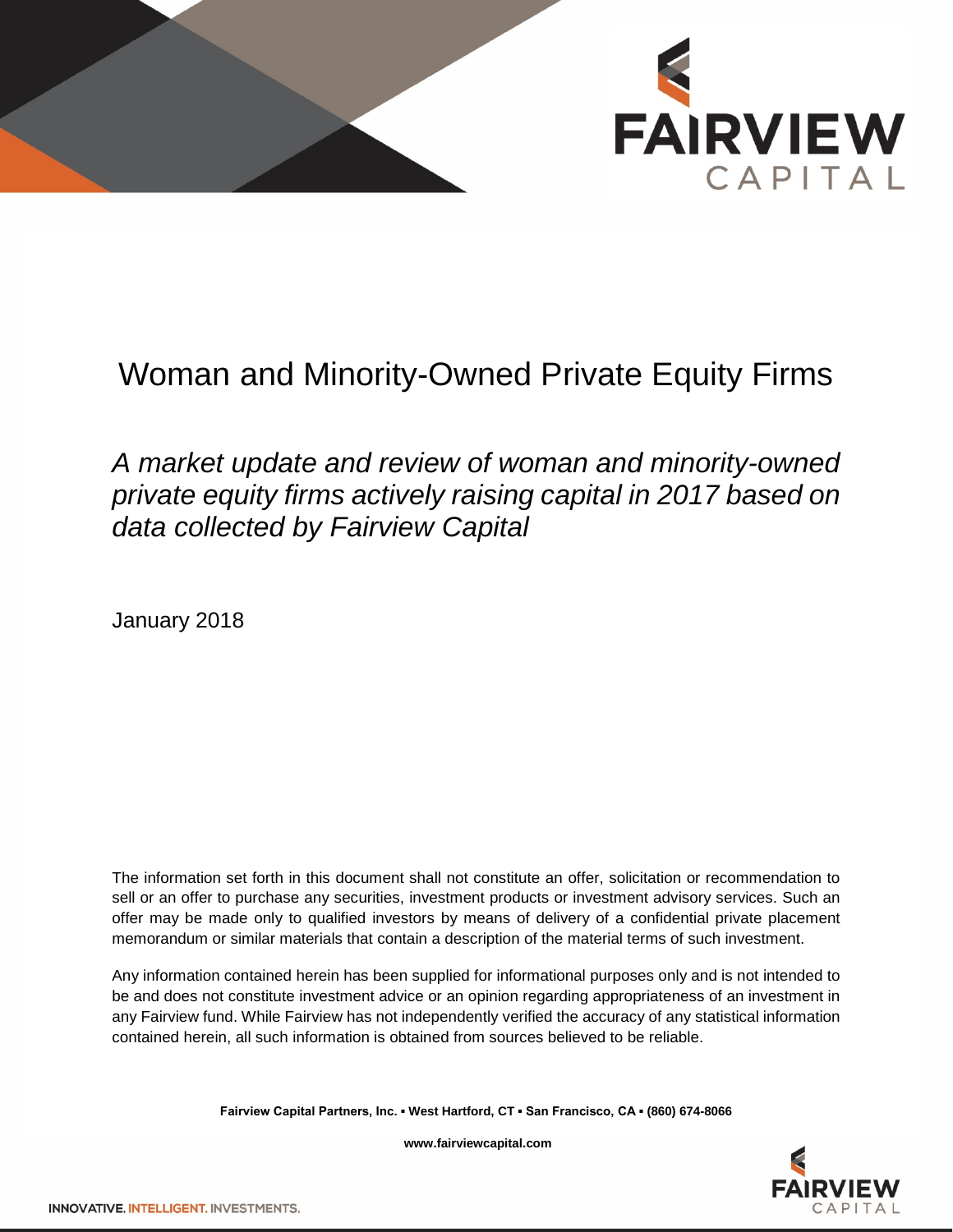### **Fairview Capital's Market Review of Woman and Minority-Owned Private Equity Firms**

The universe of woman and minority-owned private equity firms grew and evolved significantly in 2017. The number of woman and minority-owned private equity firms rose to 240 at year-end, up from approximately 185 at the end of 2016. The increase represented the largest ever in a one-year period since Fairview began tracking data on diverse firms. The universe has more than doubled over the past three years.

*The criteria for classifying a private equity firm as woman and/or minority-owned often varies. In this market review, we only consider institutional quality private equity firms that are majority owned (>50%) by women and/or ethnic minorities.\* The firms must be based in, and primarily investing in, the United States.*

This past year, we observed the acceleration of trends that emerged over the last few years. In particular, a high rate of new firm formation as experienced women and minorities launched firms at a record pace. At the same time, there are now more established, tenured woman and minorityowned firms than ever before. We find that many of the woman and minority-owned firms in the market feature strong track records, compelling strategies,

We identified 114 woman and minority-owned firms actively raising capital in 2017. In aggregate, these firms still represented less than 10% of all private equity firms in the market during the year. [1](#page-1-0) As one of the most active investors with diverse managers, Fairview conducted due diligence on virtually every institutional quality woman and minority-owned firm in the market in 2017, providing the Firm a unique vantage point.



### **Exhibit 1: Universe of Woman and Minority-Owned Private Equity Firms**

truly differentiated approaches, and meaningful competitive advantages.

In late 2017, The National Association of Investment Companies (NAIC), with assistance from KPMG, published "Examining the Returns: The Financial Returns of Diverse Private Equity Firms," a research report that provides insights on the investment returns generated by diverse-owned private equity firms in the US. The report found, consistent with previous studies, that diverse-owned private equity firms outperformed their relevant benchmarks. This data is consistent with Fairview's experience.

<sup>1</sup> Fairview Capital data and analysis, Preqin Q3 2017 Private Capital Fundraising Update



<span id="page-1-0"></span>l \* Defined by the U.S. Census Bureau as American Indian or Alaska Native, Asian American, Black or African

American, Hispanic or Latino, and Native Hawaiian or Other Pacific Islander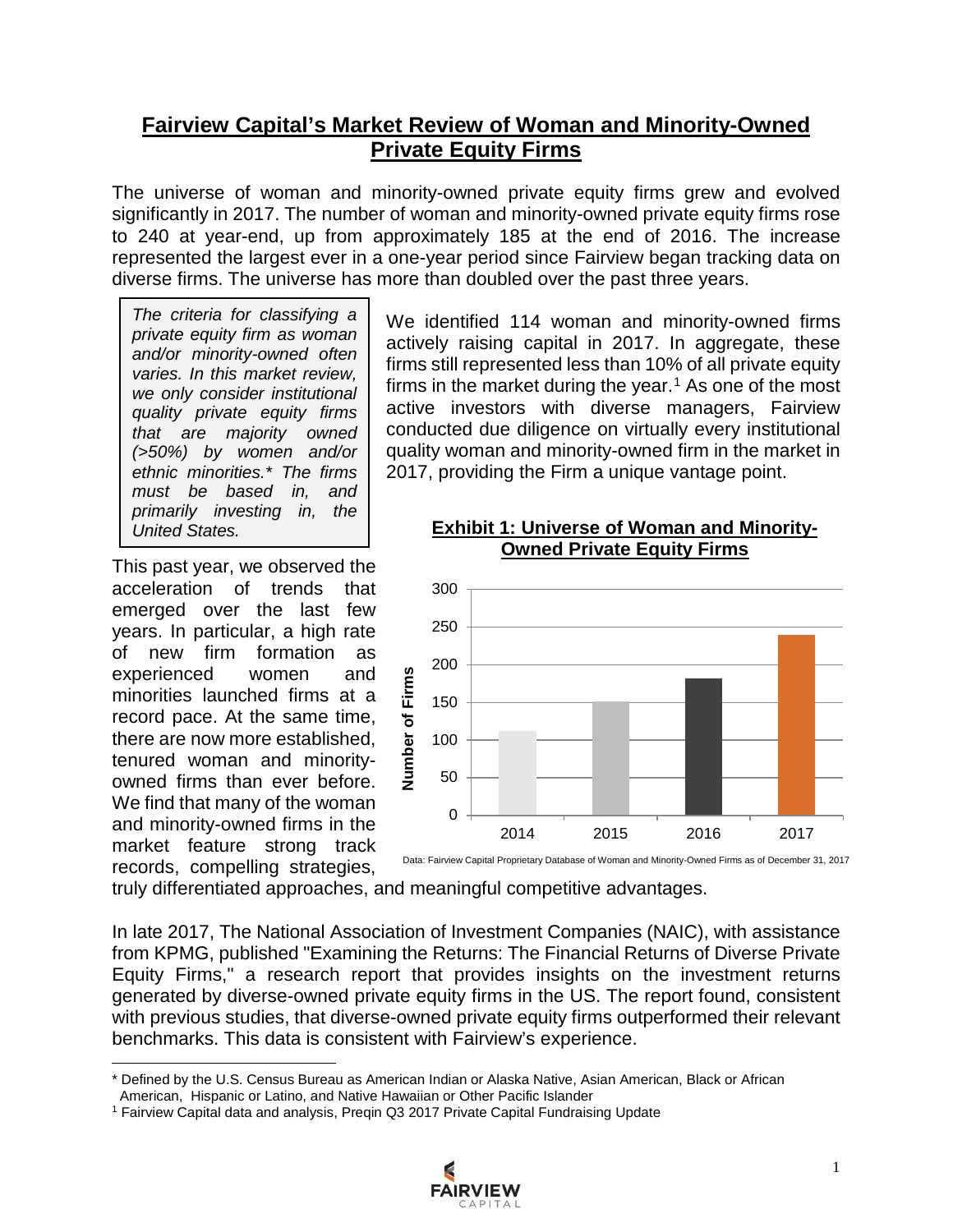Awareness of the diverse manager opportunity set continued to grow in 2017, with increased social awareness, advocacy, and numerous studies and events designed to highlight the opportunity set. Despite these efforts, women and minority-owned funds continue to be significantly underrepresented in the portfolios of institutional investors, and traditional capital allocation processes remain challenged when it comes to inclusion. Further, most diverse firms remain below the radar of institutional investors and their consultants given their typically smaller fund sizes and the often-non-traditional fundraising approaches many managers take.

As diversity becomes increasingly critical in private equity and venture capital, limited partners play a uniquely influential role. Many sophisticated institutional investors have recognized that this segment of the market has been too often overlooked by their traditional capital allocation processes and have been proactive about change. Fairview has found that the implementation of a deliberate, programmatic approach often is most effective in achieving portfolios featuring more diversity. Given the high rate of new firm formation by diverse managers, even a "next generation" manager program targeting new firms and small funds will inherently feature significantly more diversity than the broader private equity portfolios of institutional investors.

Currently, Fairview manages several "next generation" mandates that include woman and minority-owned firms for public pension plans across the country. The goal of all of these programs is to achieve outperformance relative to the larger private equity universe. Given the firm's level of activity and involvement in the space, Fairview maintains one of the largest databases on woman and minority-owned firms in the industry. The 114 woman and minority-owned firms that Fairview observed actively raising capital in 2017 are a strong representative cross-section of the state of the market for woman and minority-owned firms. The following report is a summary of the characteristics of the opportunity set today based on data from this group of funds.



### **Exhibit 2: Fund Strategy of Woman and Minority-**

#### Data: Fairview Capital Proprietary Database of Woman and Minority-Owned Firms as of December 31, 2017

#### **Investment Strategy**

Regarding strategy, 54% of woman and minority-owned private equity funds in the market in 2017 were pursuing venture capital investments. This figure is down slightly from 2016 but still comports with a continuing trend in venture capital – a high rate of new firm formation, particularly by diverse managers. Venture capital funds are typically smaller (most seed and early-stage strategies can be executed

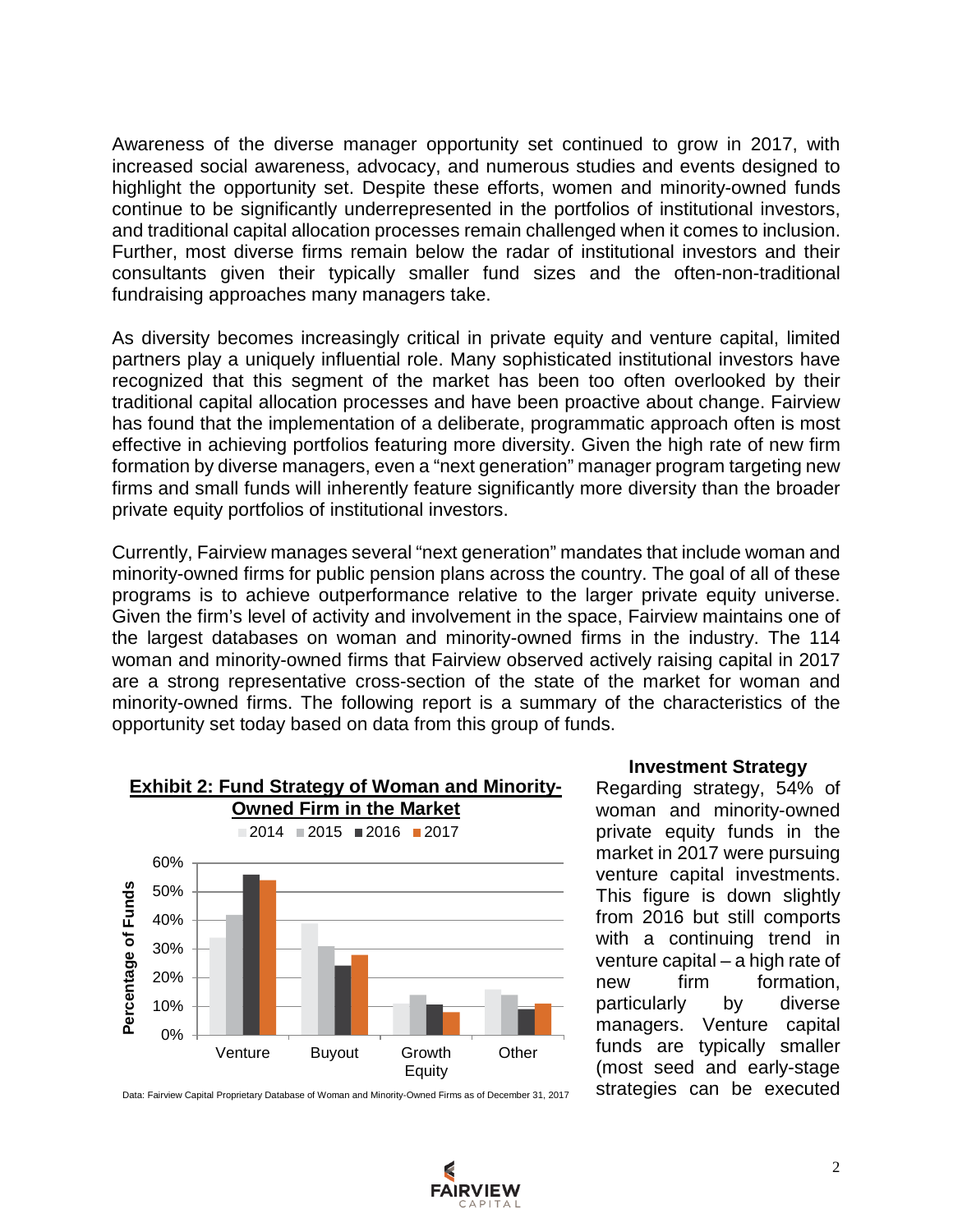with funds smaller than \$150 million), which makes them less daunting to raise for newer firms. The rise in woman and minority-owned firms in venture capital has also occurred against the backdrop of continued advocacy for increased gender and ethnic diversity in venture capital as well as in the technology industry broadly.

A major storyline in venture capital in 2017 was the topic of sexual harassment, sexism and inappropriate conduct by venture capitalists. The revelation of these issues has led to the upheaval of firms and brought a longstanding problem to the forefront. In the face of these challenges, there has been a rapid rise in the number of woman-owned venture capital firms. In 2017, there were 24 woman-owned venture capital firms in the market raising capital, 15 of which were first-time funds.

Limited partners play a critical role in shaping culture at firms by way of their capital allocation processes and influence. Weak diligence in the area of firm values and conduct or willingness to overlook shortcomings should not be tolerated by the institutional investor community. Limited parthers can address the topic formally through channels such as partnership advisory boards. Of course limited partners can also empower women in leadership roles and now, more than ever before, there is ample opportunity to back firms that feature gender diversity. Critical to sourcing these opportunities is having the relevant affinity networks in place to identify the best talent.

In general, newer venture capital firms tend to be significantly more diverse and, in turn, are much more likely to back diverse entrepreneurs. In 2016, Fairview conducted a review of the portfolios of woman and minority-owned venture capital firms committed to during the year and found that an average of 63% of their investments were with companies featuring women and/or ethnic minority founders or co-founders (without this being an explicit part of the strategy). It remains clear that one way in which institutional investors can support diversity in the technology sector is supporting woman and minority-owned venture capital firms.

Just over 28% of woman and minority-owned firms in the private equity market in 2017 targeted buyout investments, the largest segment of the broader private equity universe regarding the number of firms and dollars invested. There was also a notable increase in new buyout firm formation. In fact, nearly half of the woman and minority-owned buyout firms in the market in 2017 were first-time funds, five of which were woman-owned firms. Similarly to what we have seen in venture capital, we find a much greater proportion of new buyout firms to be led by women and minorities.

The vast majority of woman and minority-owned buyout funds in the market in 2017 featured teams with track records of working together and in many cases teams spun-out of larger buyout firms. Most woman and minority-owned buyout firms feature targeted strategies, often focused on small and middle-market opportunities.

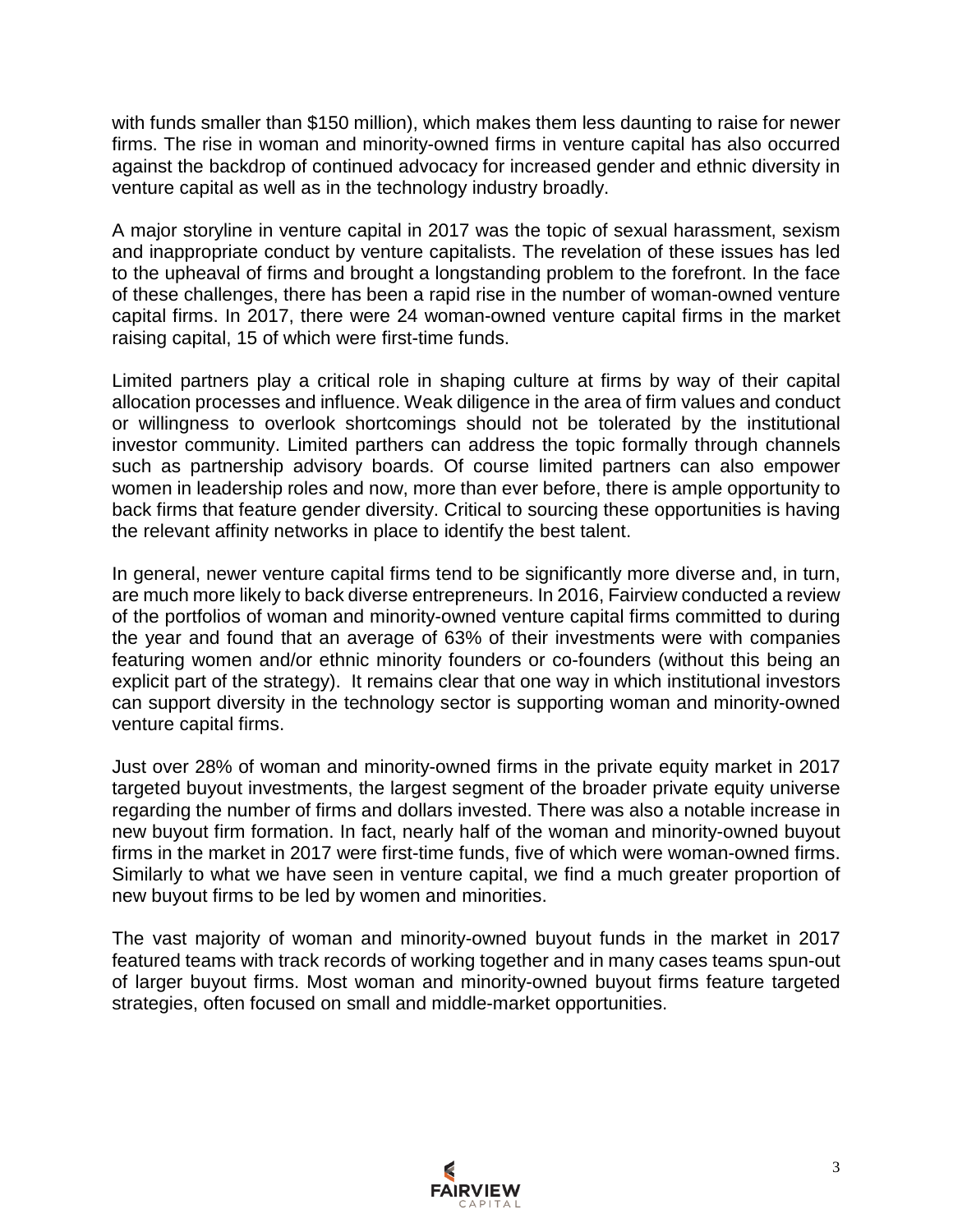### **Firm Tenure and Fund Sequence**

Growth in the woman and minority-owned firm market is directly correlated to new firm formation. The majority of the opportunity set over the past few years has been comprised of first-time funds being raised by new firms. In 2017, 50% of woman and minority-owned firms in the market, 57 firms, were raising first-time funds. While the proportion of the opportunity set that is first-time funds declined relative to the prior two years, on an absolute basis, we have



# **Exhibit 3: Fund Sequence of Woman and Minority-**

Data: Fairview Capital Proprietary Database of Woman and Minority-Owned Firms as of December 31, 2017

witnessed a clear increase in new firms. Additionally, many firms who are raising secondtime funds, 27% of the opportunity set in 2017, entered the institutional market for the first time following first funds often structured as smaller, "proof-of-concept" vehicles. Approximately one-third of second-time woman and minority-owned firms in the market in 2017 would fall under this category. The vast majority of new firms in the market feature experienced investors with track records developed at larger, more well-established firms. Many of the new firms are "millennial-friendly" and are more reflective of, and relatable to, the entrepreneurs and markets in which they invest.





Data: Fairview Capital Proprietary Database of Woman and Minority-Owned Firms as of December 31, 2017

Another major storyline in 2017 has been the rise in experienced, tenured woman, and minority-owned firms in the market relative to prior years. Institutional investors often associate lack of experience as a risk related to diverse managers – this is simply no longer the case.

### **Fund Size**

In general, expected fund sizes for most woman and minority-owned funds are correlated to fund sequence and strategy, reflective of trends in the broader private equity market. The average expected fund size for woman and minority-owned funds in the market in 2017 was \$223 million, up from \$191 million in 2016. In aggregate, these funds were targeting \$24.7 billion in capital. The broader private equity industry featured

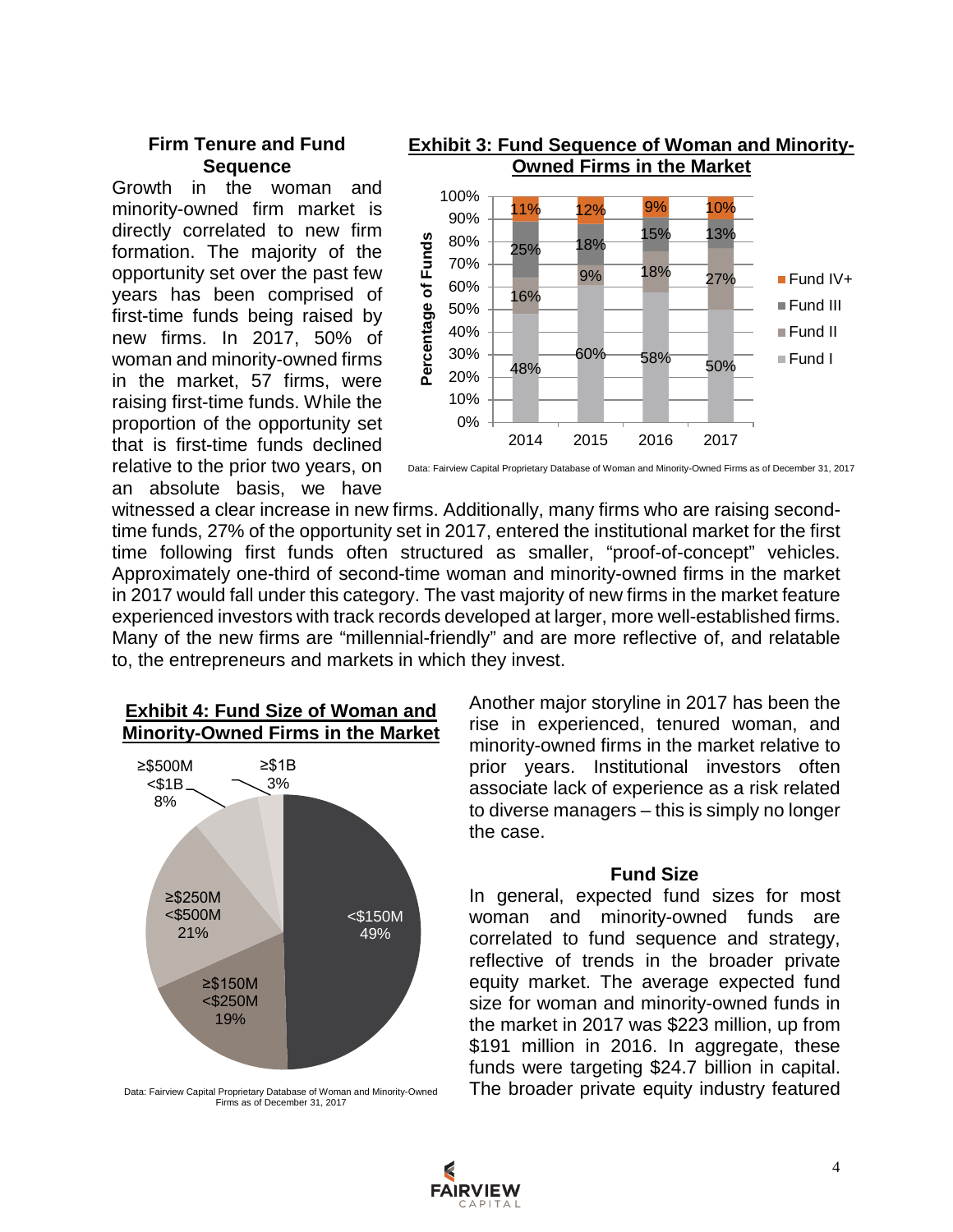an average target fund size of over \$374 million through the third quarter of the year.<sup>[2](#page-5-0)</sup> Part of the disparity in average fund size can be explained by the fact that the majority of woman and minority-owned firms are raising first-time funds which are typically smaller than average. Also, within the buyout segment, there are very few managers leading large and mega buyout firms – whose funds drive up the overall industry average. Smaller than average fund sizes also explain why diverse managers are often below the radar of many institutional investors and their consultants.

### **Exhibit 5: Ethnic and Gender Diversity of Woman and Minority-Owned Firms in the Market**



### **Ethnic and Gender Diversity**

The ethnic and gender diversity mix within the set of woman and minority-owned firms has constantly been changing over the past few years. One notable trend has been the rise in woman-owned firms. In 2014, woman-owned firms comprised just 18% of all woman and minority-owned firms in the market. In 2017, that figure had jumped to 34%.

African American, Asian and Hispanic managers together tend to comprise the majority of funds being raised by ethnic minority-owned firms. Continuing a trend from 2016, we have observed a moderate increase in the proportion of Asian-owned firms in the market. There has also been an increase in the absolute number of African American and Hispanic-owned firms. These firms tend to be more concentrated in the buyout and growth equity segments. However, we see early signs of growth in the venture capital industry  $-$  in particular, there were nine African-American-owned venture capital firms in the market in 2017, a record.

*Fairview's data reflects the primary diversity characteristic of each firm and fund. Recognizing that gender and ethnic diversity are not mutually exclusive, additional analysis shows that close to onethird of woman-owned firms feature additional ethnic diversity amongst partners. The reverse is also true – African American, Hispanic and Asian-owned firms are much more likely to feature women partners on the team.* 

### **Firm Geography**

Geographically, as with the broader private equity universe, woman and minority-owned private equity firms continue to tend to be headquartered in the nation's financial hubs. In recent years, there has been an increase in the number of woman and minority-owned firms being formed in the San Francisco Bay Area. The vast majority of these firms are pursuing venture capital investments. In the Northeast, New York is home to a large proportion woman and minority-owned firms – not a surprise given the diversity of the city itself, as well as the resources, mentorship, and accessibility to financial firms available

l



Data: Fairview Capital Proprietary Database of Woman and Minority-Owned Firms as of December 31, 2017

<span id="page-5-0"></span><sup>2</sup> Fairview Capital data and Preqin Q3 2017 Private Capital Fundraising Update